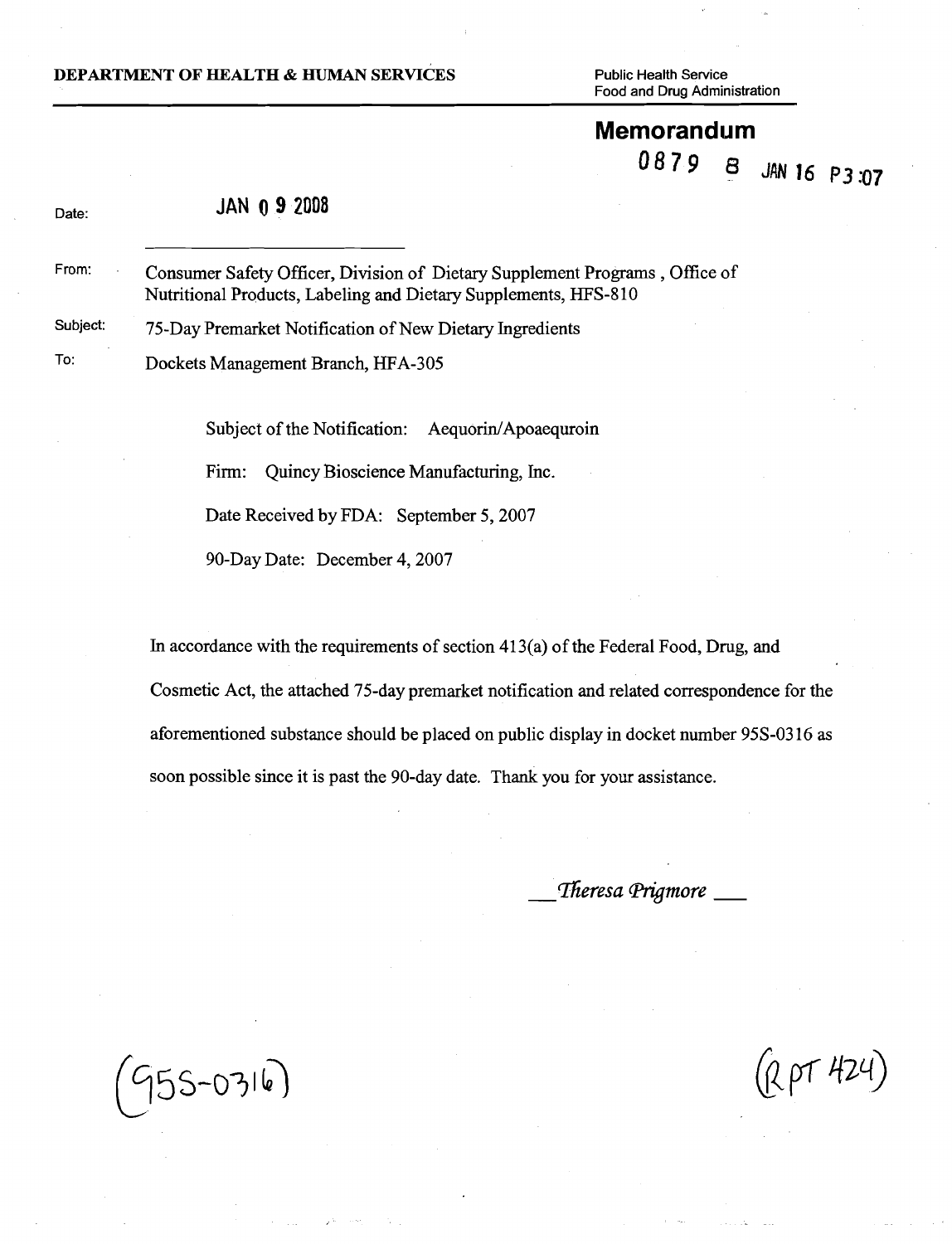#### **DEPARTMENT OF HEALTH AND HUMAN SERVICES** Public Health Service



**Food and Drug Administration 5100 Paint Branch Parkway College Park, Maryland 20740** 

Mark *Y.*Underwood, President **DEC** 7 2007 Quincy Bioscience Manufacturing, Inc. 455 Science Drive, Suite 120 Madison, Wisconsin 5371 1

Dear Mr. Underwood:

This is to inform you that the notification, dated August 31, 2007, you submitted pursuant to 21 U.S.C. 3501b(a)(2) (section 413 of the Federal Food, Drug, and Cosmetic Act (the Act)) was received by the Food and Drug Administration (FDA) on September 5,2007. Your notification concerns the new dietary ingredient Aequorin, which you alternately refer to as Apoaequorin that you intend to sell to manufacturers as a dietary supplement product ingredient.

According to your notice, your recommendation to dietary supplement manufacturers is to "formulate products to provide a daily dosage of 5mg aequorin. The ingredient is intended for use by persons who wish to maintain adequate levels of calcium-binding proteins in their body."

Under 21 U.S.C. 350b(a), the manufacturer or distributor of a dietary supplement containing a new dietary ingredient that has not been present in the food supply as an article used for food in a form in which the food has not been chemically altered must submit to FDA, at least 75 days before the dietary ingredient is introduced or delivered for introduction into interstate commerce, information that is the basis on which the manufacturer or distributor has concluded that a dietary supplement containing such new dietary ingredient will reasonably be expected to be safe. FDA reviews this information to determine whether it provides an adequate basis for such a conclusion. Under section 350b(a)(2), there must be a history of use or other evidence of safety establishing that the new dietary ingredient, when used under the conditions recommended or suggested in the labeling of the dietary supplement, will reasonably be expected to be safe. If this requirement is not met, the dietary supplement is considered to be adulterated under  $21$ US.C. 342(f)(1)(B) because there is inadequate information to provide reasonable assurance that the new dietary ingredient does not present a significant or unreasonable risk of illness or injury.

FDA has carefully considered the information in your submission and the agency has significant concerns about the evidence on which you rely to support your conclusion that a dietary ingredient, Aequorin/Apoaequorin, will reasonably be expected to be safe. FDA was unable to determine the identity of your new dietary ingredient. The terms Aequorin and Apoaequorin refer to two distinctly different chemicals. Aequorin is a conjugated protein which consists of apoaequorin bound to coelenterazine, therefore the two terms cannot be used interchangeably.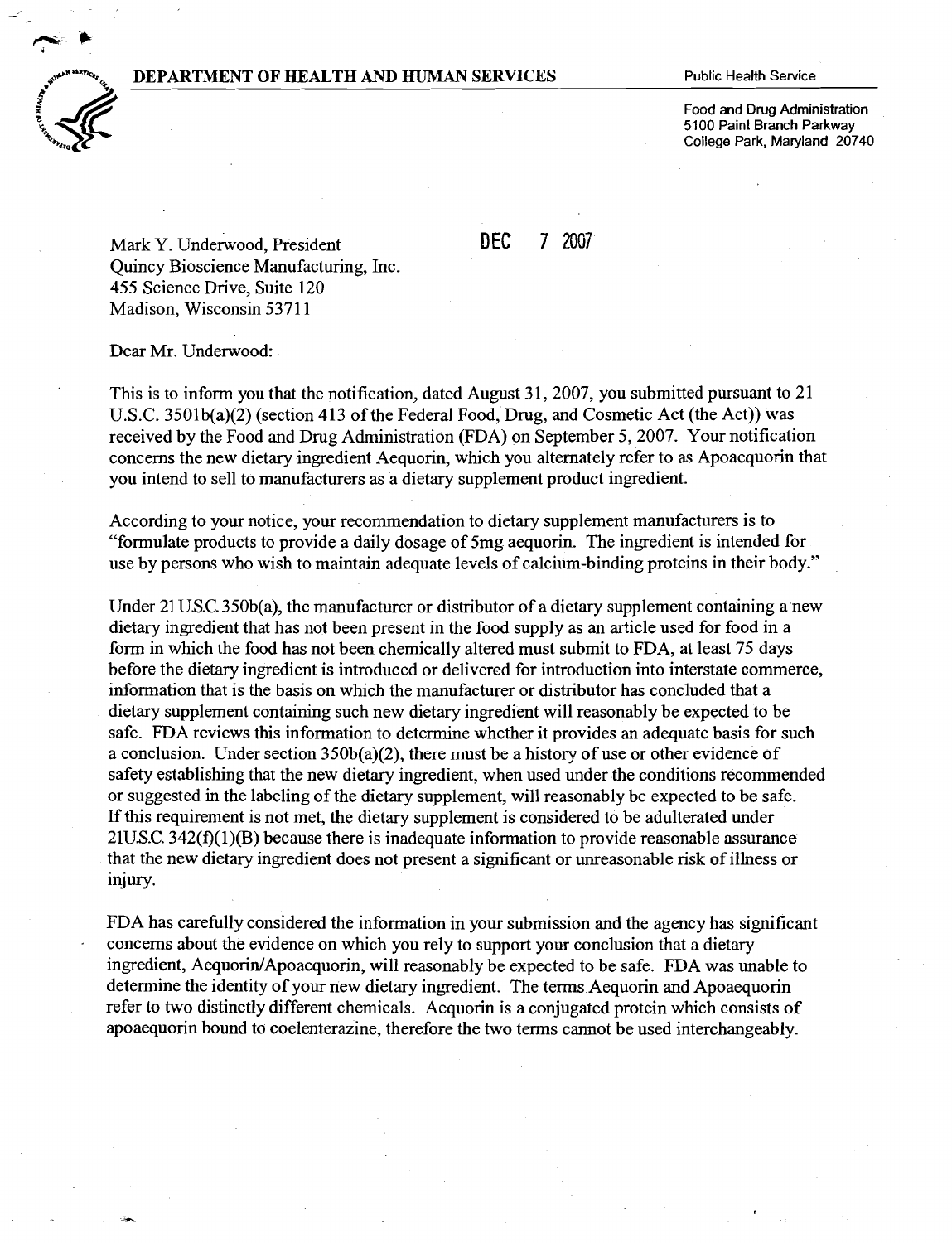#### Page  $-2$  – Mr. Mark Y. Underwood

Your notification relates the safety of your new dietary ingredient to its ingestion by people who eat jellyfish in which it occurs. However, it is difficult to rationalize the comparison of your supplement serving size with typical jellyfish consumption especially considering that you state "a typical dietary supplement serving (one capsule for example at 10-20mg) would be the equivalent of 400-800 lbs of raw jellyfish consumed."

According to your notification, your new dietary supplement ingredient is not extracted from jellyfish. It is a recombinant bacteria fermentation product. It is unclear to FDA how "aequorin/apoaequorin" is qualitatively or quantitatively similar to the material used in the studies you provide to show safety and thus, it is unclear how the information submitted is relevant the safe use of your dietary ingredient. In addition, the studies you provide do not include chronic or subchronic studies, or any demonstration of the effect of long-term consumption of your new dietary supplement ingredient.

For the reasons discussed above, the information in your submission does not provide an adequate basis to conclude that "aequorin/apoaequorin", when used under the conditions recommended or suggested in the labeling of your product, will reasonably be expected to be safe. Therefore, your product may be adulterated under 21 U.S.C.  $342(f)(1)(B)$  as a dietary supplement that contains a new dietary ingredient for which there is inadequate information to provide reasonable assurance that such ingredient does not present a significant or unreasonable risk of illness or injury. Introduction of such a product into interstate commerce is prohibited under 21 U.S.C. 331(a) and (v).

Your notification will be kept confidential for 90 days after the filing date of September 5,2007. After the 90-day date, the notification will be placed on public display at FDA's Division of Docket Management in docket number 95S-03 16. Prior to that date, you may wish to identify in writing specifically what information you believe is proprietary, trade secret or otherwise confidential for FDA's consideration.

If you have any questions concerning this matter please contact me at (301) 436-1448.

Sincerely yours,

Rellicore unda S

Linda S. Pellicore, Ph.D. Supervisory Team Leader, Senior Toxicologist Division of Dietary Supplement Programs Office of Nutritional Products, Labeling and Dietary Supplements Center for Food Safety and Applied Nutrition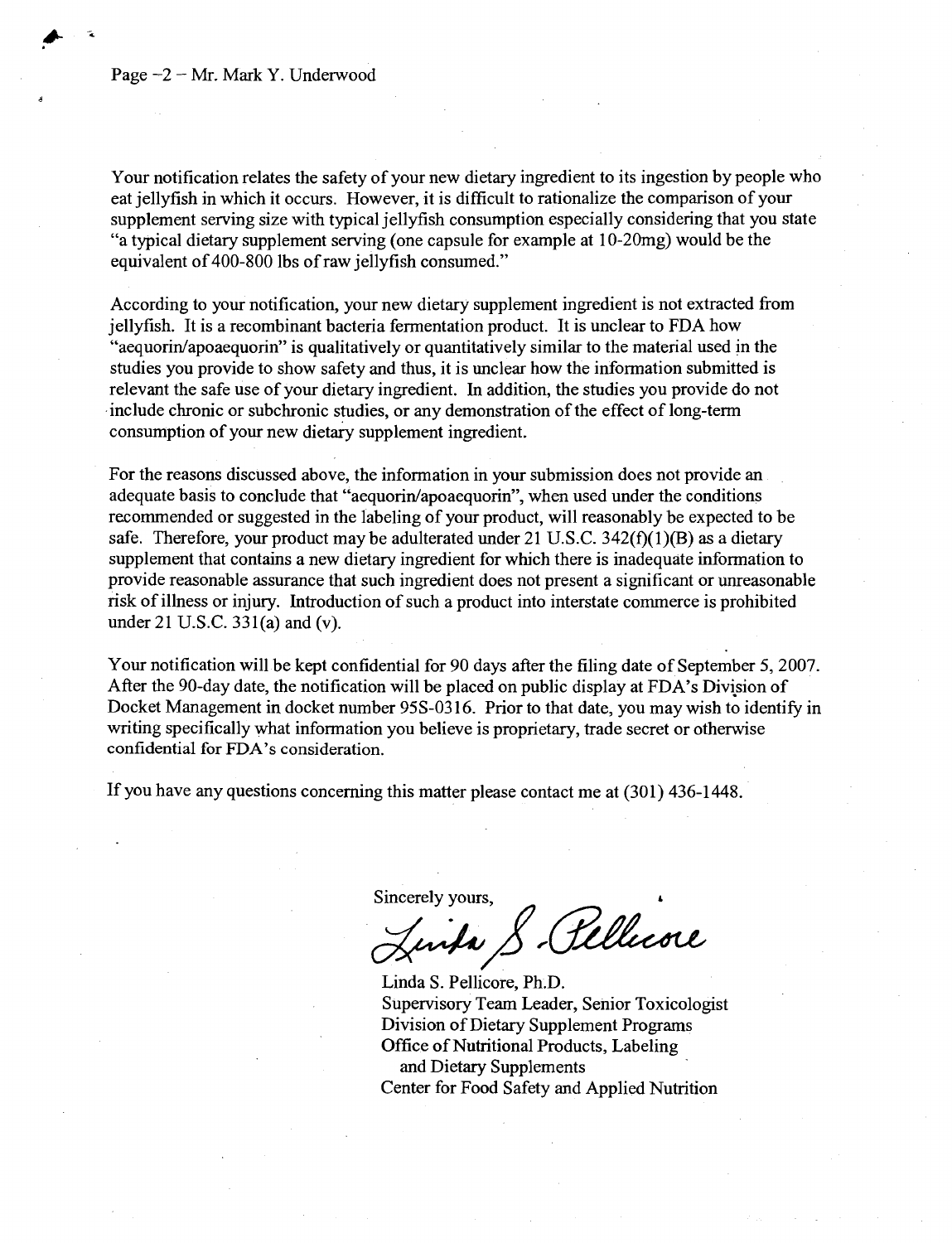## SUBMITTING TO:

 $\frac{1}{\sqrt{2}}$ 

š,

Attn: Dr. Linda Pellicore Office of Nutritional Products, Labeling and Dietary Supplements Center for Food Safety and Applied Nutrition Food and Drug Administration 5100 Paint Branch Parkway College Park, Maryland 20740

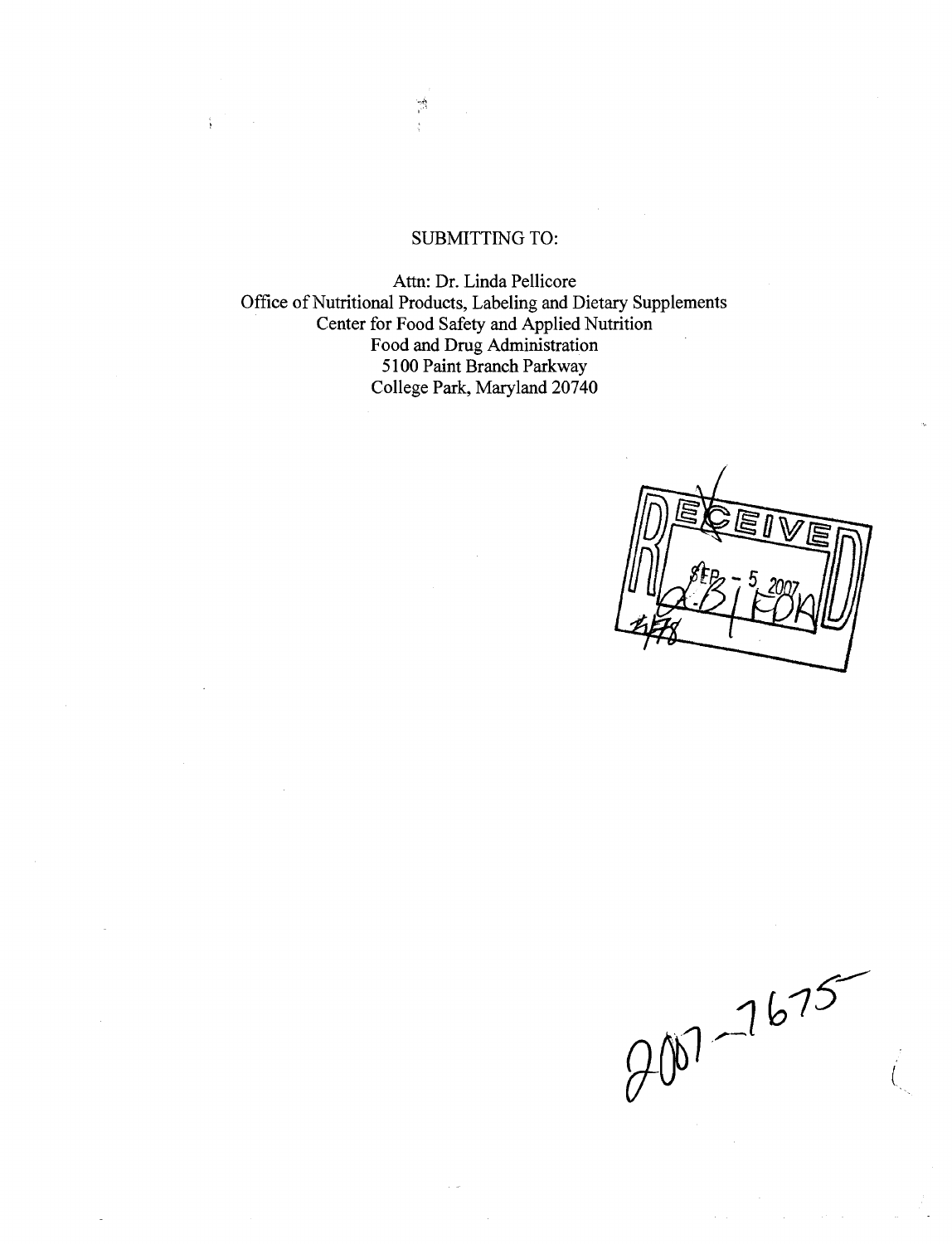## NEW DIETARY INGREDIENT NOTIFICATION FOR AEQUORIN

Quincy Bioscience Manufacturing, Inc. University Research Park 455 Science Drive Suite 120 Madison, WI 53711

| Contact: | Mark Y. Underwood |              |
|----------|-------------------|--------------|
|          | President         |              |
|          | Telephone:        | 608-233-2475 |
|          | Fax:              | 262-364-3178 |

## August **3** 1,2007

 $\sim 10^{11}$ 

 $\Delta m_{\rm{eff}}=2.0$ 

 $\frac{1}{2}$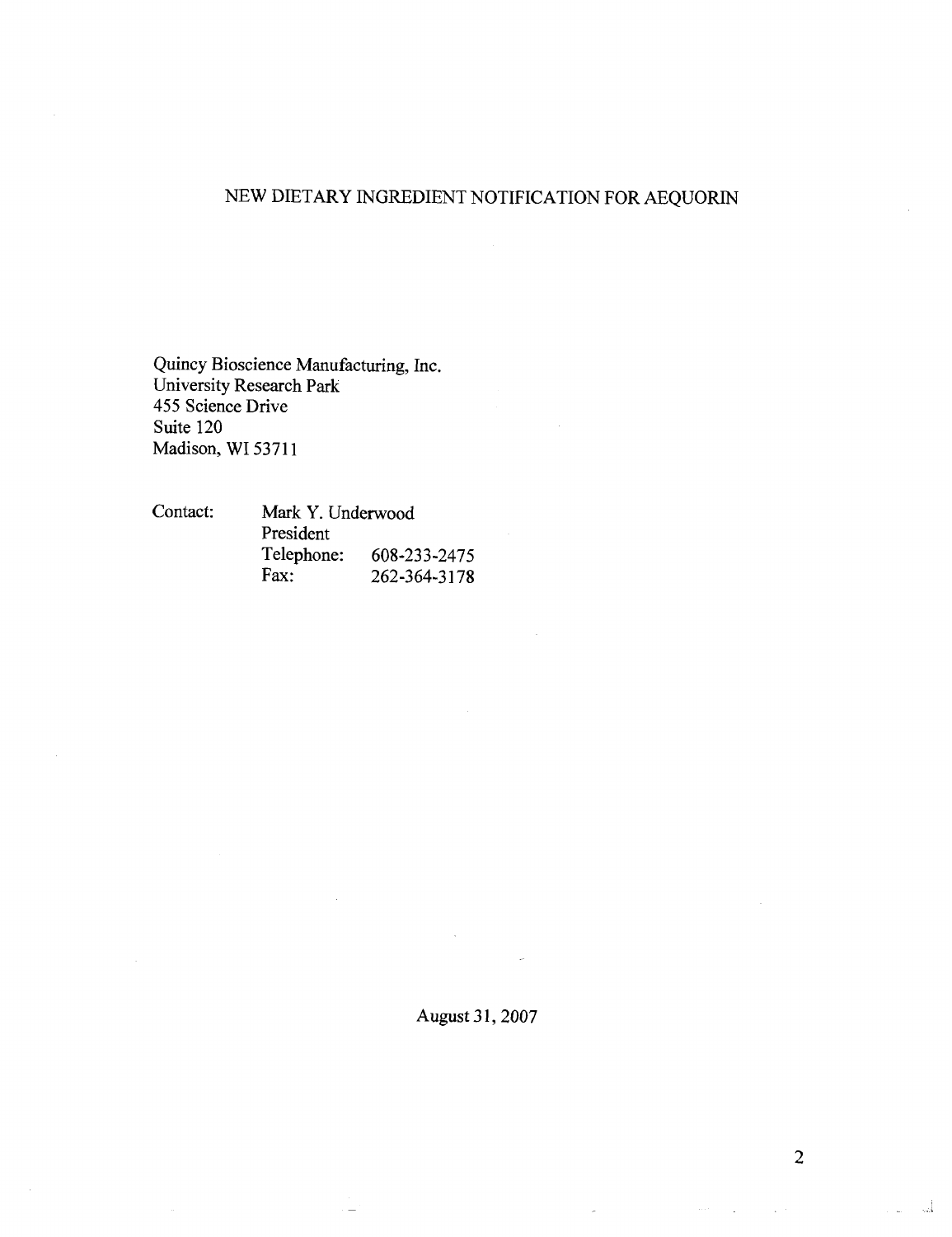# NEW DIETARY INGREDIENT NOTIFICATION FOR AEQUORIN

## **Table of Contents**

 $\epsilon$ 

| 1. |                                                                                    |  |  |
|----|------------------------------------------------------------------------------------|--|--|
| 2. |                                                                                    |  |  |
| 3. |                                                                                    |  |  |
| 4. |                                                                                    |  |  |
| 5. | 5.3.3.<br>5.3.4.<br>5.3.5.                                                         |  |  |
|    |                                                                                    |  |  |
| 7. |                                                                                    |  |  |
| 8. | 8.1.1.<br>Studies by others with products containing aequorin9<br>8.1.2.<br>8.1.3. |  |  |
| 9. |                                                                                    |  |  |
|    |                                                                                    |  |  |
|    |                                                                                    |  |  |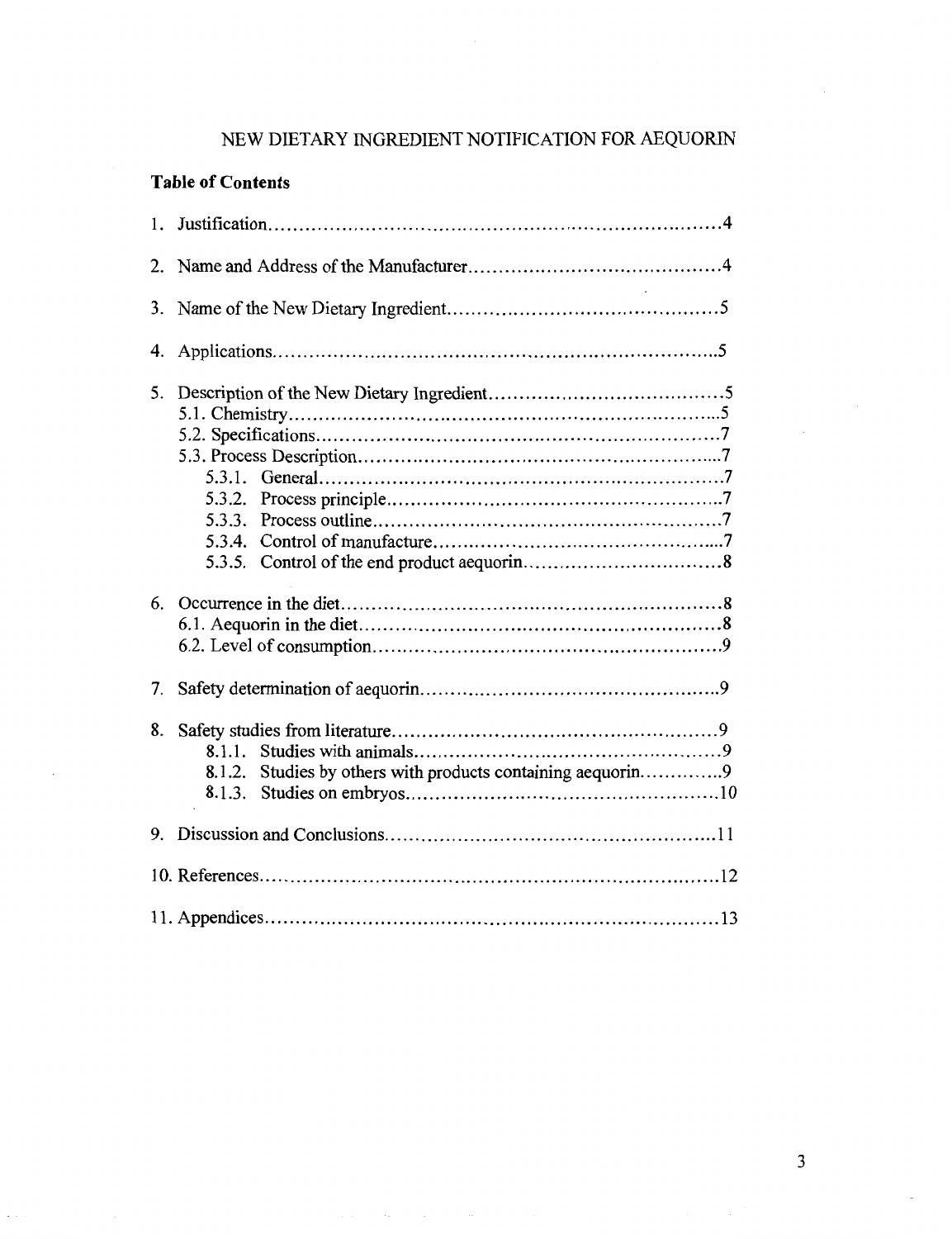### **1. Justification**

Pursuant to section 413(a)(2) of the Federal Food, Drug, and Cosmetic Act ("Act"), and FDA's implementing regulations at 21 CFR 190.6, Quincy Bioscience Manufacturing, Inc. ("Quincy") submits this New Dietary Ingredient Notification for aequorin.

### **2. Name and Address of the Manufacturer**

Manufacturer:

Quincy Bioscience Manufacturing, Inc. University Research Park 455 Science Drive Suite 120 Madison, WI 53711

Principal contact and correspondent:

| Mark Y. Underwood |              |  |  |  |
|-------------------|--------------|--|--|--|
| President         |              |  |  |  |
| Telephone:        | 608-233-2475 |  |  |  |
| Fax:              | 262-364-3178 |  |  |  |

Alternate contact:

Dan Moran Director of Manufacturing Sciences University Research Park 455 Science Drive Suite 120 Madison, WI 53711 Telephone: 608-233-2475 Fax: 262-364-3178

Distributor:

Quincy Bioscience Manufacturing, Inc. University Research Park 455 Science Drive Suite 120 Madison, WI 53711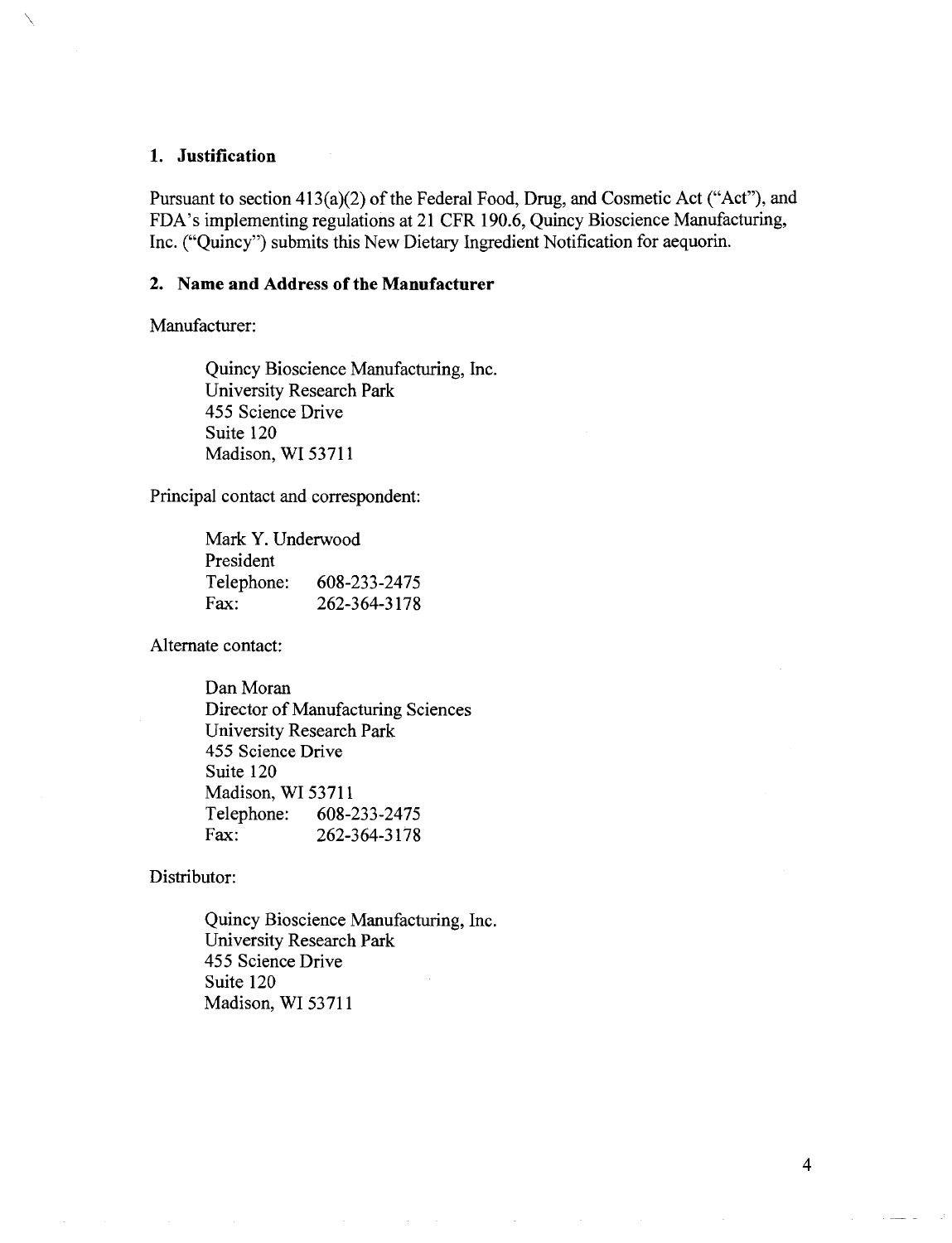### **3. Name of the New Dietary Ingredient**

The name of the new dietary ingredient is aequorin/apoaequorin. Both names are used interchangeably.

### **4. Applications**

Aequorin is suitable as ingredient in dietary supplements, in various forms, including softgels, capsules and supplement bars and similar products. Quincy Bioscience recommends that dietary supplement manufacturers formulate products to provide a daily dosage of 5mg aequorin. The ingredient is intended for use by persons who wish to maintain adequate levels of calcium-binding proteins in their body.

### **5. Description of the New Dietary Ingredient**

One of the first reporters used to monitor intracellular Ca2+ levels in living cells was the bioluminescent Ca2+-sensitive protein complex, aequorin (Ridgway and Ashley, 1967). Originally isolated from the luminescent jellyfish Aequorea aequorea (Shimomura et al., 1962), the aequorin complex is made up from an apo-protein (apoaequorin) of  $\sim$ 21 kDa that contains four helix-loop-helix "EFhand" domains (three of which can bind to Ca2+; Head *et al.*, 2000), a prosthetic co-factor of  $\sim$ 420 Da (coelenterazine) and O2, in the form of peroxide (Shimomura and Johnson, 1978). In the presence of free Ca2+, the coelenterazine is oxidized to coelenteramide, with an associated release of C02 and blue light (at  $\sim$ 470 nm) is produced (Shimomura and Johnson, 1973). Following this reaction, the aequorin complex is effectively "spent" and active aequorin cannot be regenerated unless additional coelenterazine is provided (Shimomura and Johnson, 1975).

In living cells, aequorin has a wide dynamic range (i.e.,  $0.1-100 \mu M$  Ca2+), where the light output of the aequorin luminescence reaction is approximately proportional to the square of the free Ca2+ concentration and thus it shows inherent contrast enhancement (Shimomura and Inouye, 1996). In addition, Ca2+-bound aequorin emits light without excitation, thus the autofluorescence and photo-induced cytotoxicity that can take place with fluorescent Ca2+ reporters, does not occur with aequorin. Aequorin has also been shown not to interfere with the normal development of living embryos (Miller *et al.*, 1 994).

## **5.1. Chemistry**

Aequorin is a well-known calcium-binding photoprotein found in the jellyfish, *Aequorea* victorea, that emits light by an intramolecular reaction in the presence of  $Ca(2+)$ (Shimomura et al., 1962; 1963; Shimomura and Johnson, 1978). Aequorin has been used as an intracellular Ca(2+) indicator for more than twenty-five years (Ridgeway, 1967).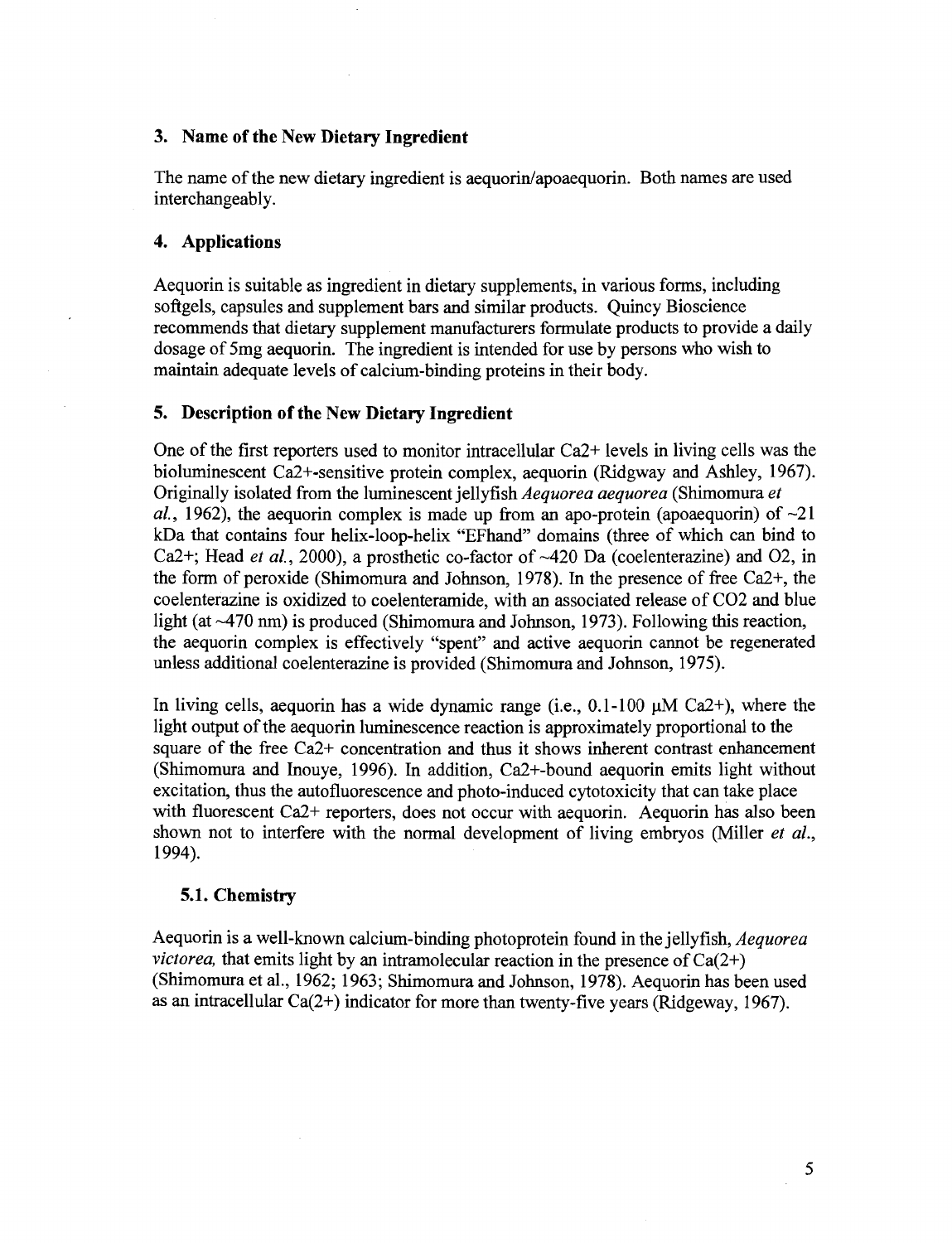

**Aequorin binding calciuni** 

The protein is non-toxic when introduced into foreign cells (Blinks, 1990). Aequorin is also classified as a luminescent protein. Whenever three  $Ca(2+)$  molecules bind with one aequorin molecule, a brief flash of fluorescent light is emitted. In research applications, scientists have injected the photoprotein into thousands of cellular structures to observe the intensity of light emitted in such mechanisms in order to determine calcium concentrations, movement and signaling in various biological systems (Blinks, 1990).

Research has shown that aequorin is composed of 196 amino acids and contains three EFhand structures of Ca(2+) binding domains (Inouve et al., 1985). The functions of these domains provide a chelation  $(Ca(2+)$ -binding) function of the protein. All of the components required for luminescence are bound tightly together and behave as a single macromolecule (Blinks, 1990) with calcium regulating the function of the protein, but not essential for it. This prepackaging is important because it means that the photoprotein can be purified, concentrated, stored and introduced into cells without any special precautions being needed to maintain proper stoichiometry of the reacting species (Blinks, 1990).



Aequorin 3-D molecule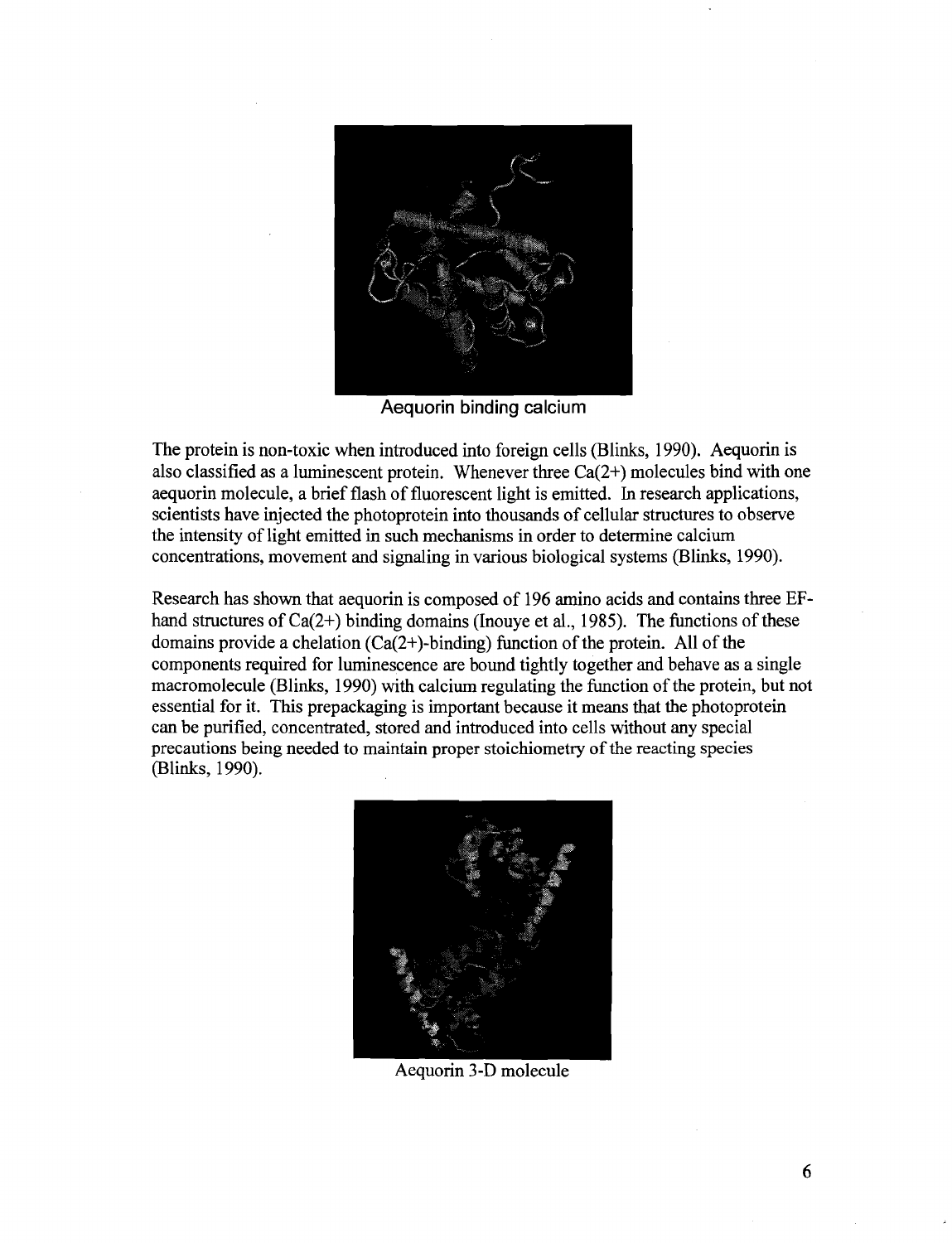### **5.2. Specifications**

Conventional purification of aequorin from the jellyfish Aequorea victoria requires laborious extraction procedures and sometimes yields preparations that are substantially heterogeneous or that are toxic to the organisms under study.<sup>20,21</sup> Recombinant aequorin is safer than purified aequorin directly from jellyfish because of controlled manufacturing circumstances. Two tons of jellyfish typically yield  $\sim$ 125 mg of the purified photoprotein.22 In contrast, recombinant aequorin is produced by purifying apoaequorin from genetically engineered Escherichia coli, followed by reconstitution of the aequorin complex *in vitro* with pure coelenterazine.<sup>23</sup> This method of preparation yields a pure, nontoxic, fully charged aequorin complex that is suitable for measuring intracellular  $Ca^{2+}$ by microinjection or other loading techniques.

Pressure injection has been employed to study the effects of caffeine on mouse diaphragm muscle fibers  $^{24}$  and the role of Ca<sup>2+</sup> in the fertilization of sea urchin eggs.<sup>25</sup> Alternatively, human platelets have been transiently permeabilized to the aequorin complex with DMSO,<sup>26</sup> and monkey kidney cells have been loaded by hypoosmotic shock.<sup>27</sup>

### Bibliography (for above)

**20.** Biochem **J** 270,309 (1990); **21.** J Gen Physiol 85, 189 (1985); **22.** Biochemistry 11, 1602 (1972); **23.** Biochem Biophys Res Cornmun 126, 1259 (1985); **24.** Neurosci Lett 127,28 (1991); **25.** J Cell Biol 100,1522 (1985); **26.** Biochem Biophys Res Cornmun 177, 888 (1991); 27. Am J Physiol 247, C396 (1984);

(see also Material Safety Data Sheets, Appendix)

#### **5.3. Process Description**

#### **5.3.1. General**

#### **PhysicaVChemical Properties:**

Physical Appearance and State: Light, fluffy, yellow-white powder. Bibliography and Citation Index: "The crystal structure of the photoprotein aequorin at 2.3 A resolution." Head JF, Inouye S, Teranishi K, Shimomura 0.Nature 405,372-376 Property Value At Temperature or Pressure Molecular Weight: Aequorin =22,727.3 **AMU** Apoaequorin =22,272 **AMU**  pH N/A BP/BP Range N/A MP/MP Range N/A Freezing Point N/A Vapor Pressure NIA Vapor Density NIA Saturated Vapor Conc. N/A Bulk Density NIA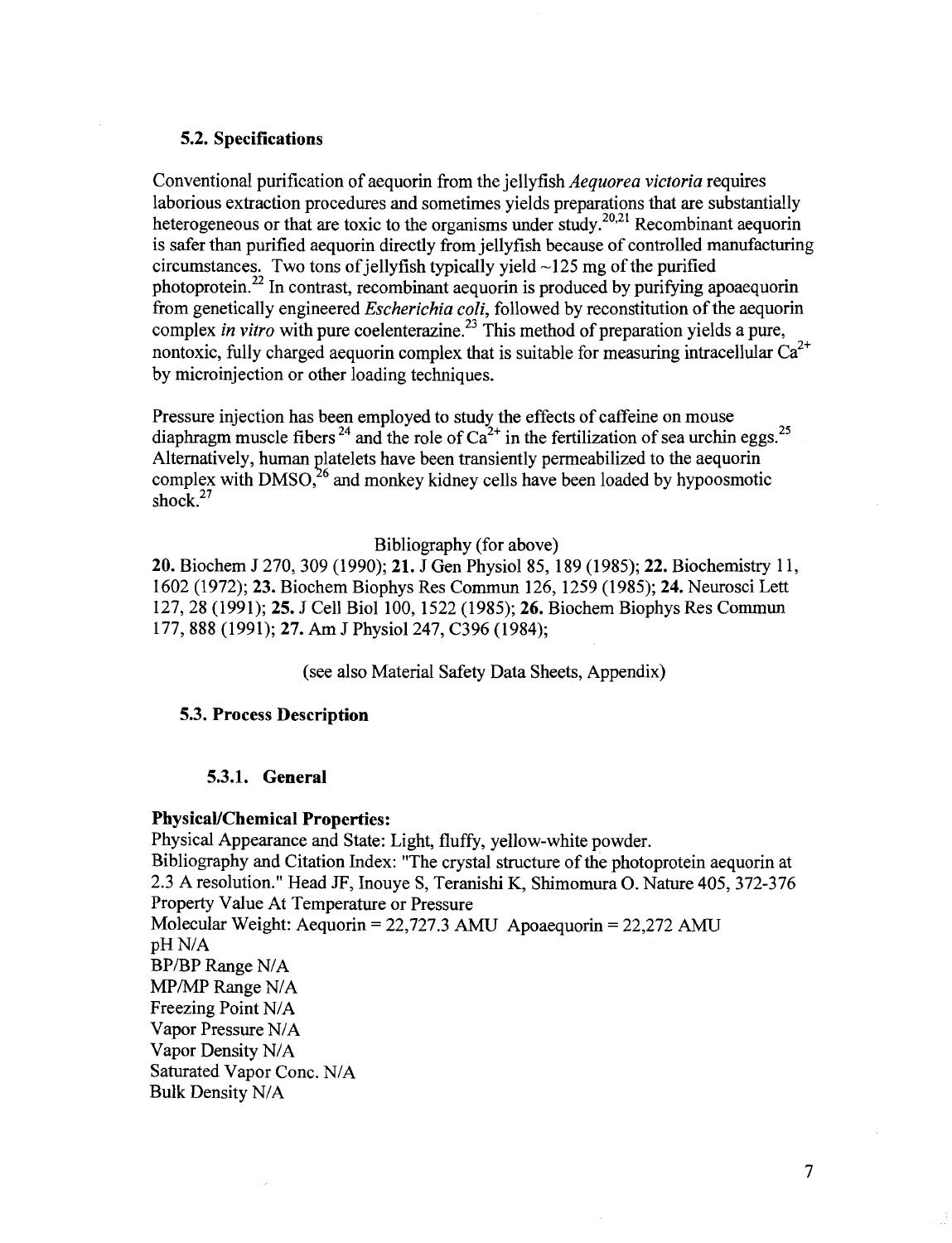Odor Threshold N/A Volatile% NIA VOC Content NIA Water Content N/A Solvent Content N/A Evaporation Rate N/A Viscosity NIA Surface Tension N/A Partition Coefficient: UK Decomposition Temp. 60 C Flash Point N/A Explosion Limits N/A Flammability N/A Autoignition Temp N/A Refractive Index N/A Optical Rotation N/A Solubility: Highly soluble in water.

#### **5.3.2. Process principle**

Recombinant fermentation is a well known discipline and all GMPs are followed in the manufacturing of aequorin.

#### **5.3.3. Process outline**

There has been developed a proprietary recipe for the fermentation of the aequorin which is robust and very replicable.

### **5.3.4. Control of manufacture**

One concern with recombinant technology is of course the assurance that the natural protein has been properly expressed in the recombinant form. We have assured that this is the case by undergoing gene sequencing. (See Appendix, Apoaequorin production *E. coli* Strain QB6-#69A)

#### **5.3.5. Purification processes**

Recombinant apoaequorin expressed in the periplasmic space of *Escherichia coli* cells was regenerated into aequorin and extracted from the cells, simultaneously, using a buffer that contained coelenterazine. Due to the mild extraction conditions, the impurities in the extract were minimal. Thus, the purification of extracted aequorin could be accomplished in only two steps, anion-exchange chromatography and hydrophobic interaction chromatography, simply by adsorption and elution in both steps. The purified recombinant aequorin was pure, based on various data, including HPLC analysis and light-emitting activity. The yield of purified aequorin was 25-35 mg from 600 ml of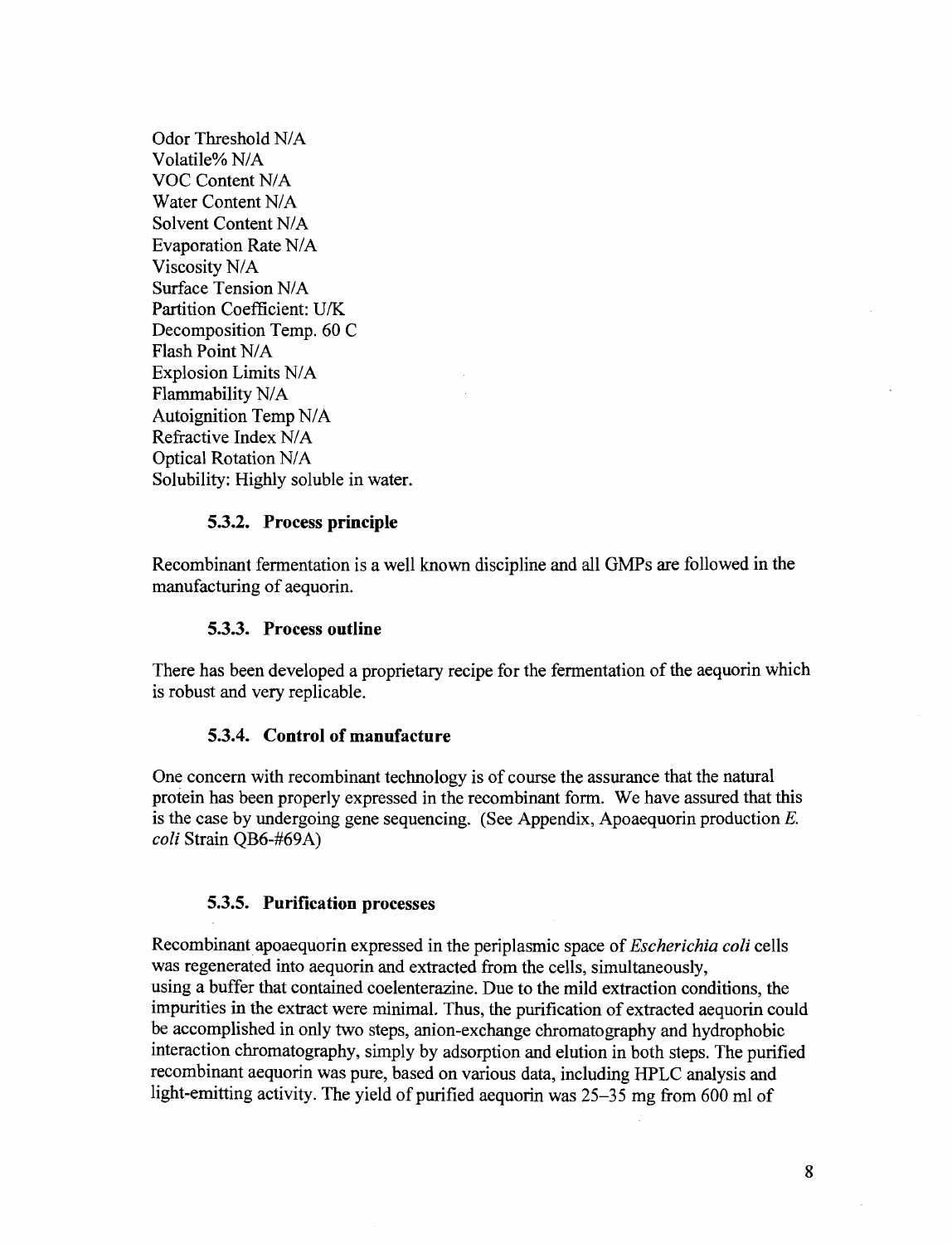culture, which was over *75%* of the total amount of apoaequorin expressed in E. *coli*  cells.

(for more details on purification see also The *in Situ* Regeneration and Extractions of Recombinant Aequorin from *Escherichia coli* Cells and the Purification of Extracted Aequorin, Appendix)

#### **5.3.6. Control of the end product aequorin**

The finished product is routinely tested to assure it meets specifications. These are set to ensure a high degree of purity consistent with its use as a dietary supplement.

#### **6. Occurrence in the diet**

Jellyfish is a common food source comprising low fat and high protein qualities that is enjoyed around the world. Following are several references that illustrate the demand, market and history of jellyfish consumption around the globe.

- $\bullet$ Jellyfish are commonly consumed in Thailand, Malaysia, China and Japan (Developmental Fishery Report on the Jellyfish Fishery, Appendix).
- $\bullet$ Americans are also starting to eat jellyfish (Return of the Blob - Jellyfish as food -Light Elements, Appendix).
- Jellyfish recipes are commonly found in Chinese cookbooks sold on Arnazon.com (The New Classic Chinese Cookbook, Appendix).
- Japanese aficionados enjoy jellyfish ice cream (Japans Screams for Jellyfish Ice Cream, Appendix).
- Fisherman have success in Pakistan harvesting jellyfish for consumption in China (Iran Daily Article,Appendix)

#### **6.1. Aequorin in the diet**

- International traders of jellyfish consumables conduct commerce on the internet selling frozen jellyfish heads, salted jellyfish legs as well as fresh and canned jellyfish pieces (web pages, Appendix).
- Jellyfish recipes including sesame-flavored, dried, cold-tossed andjellyfish salad  $\bullet$ are very popular in Australia (Food Down Under, Appendix)
- $\bullet$ Both the traditional and contemporary Chinese consume jellyfish regularly as a part of their diet. (Abstracts, Appendix)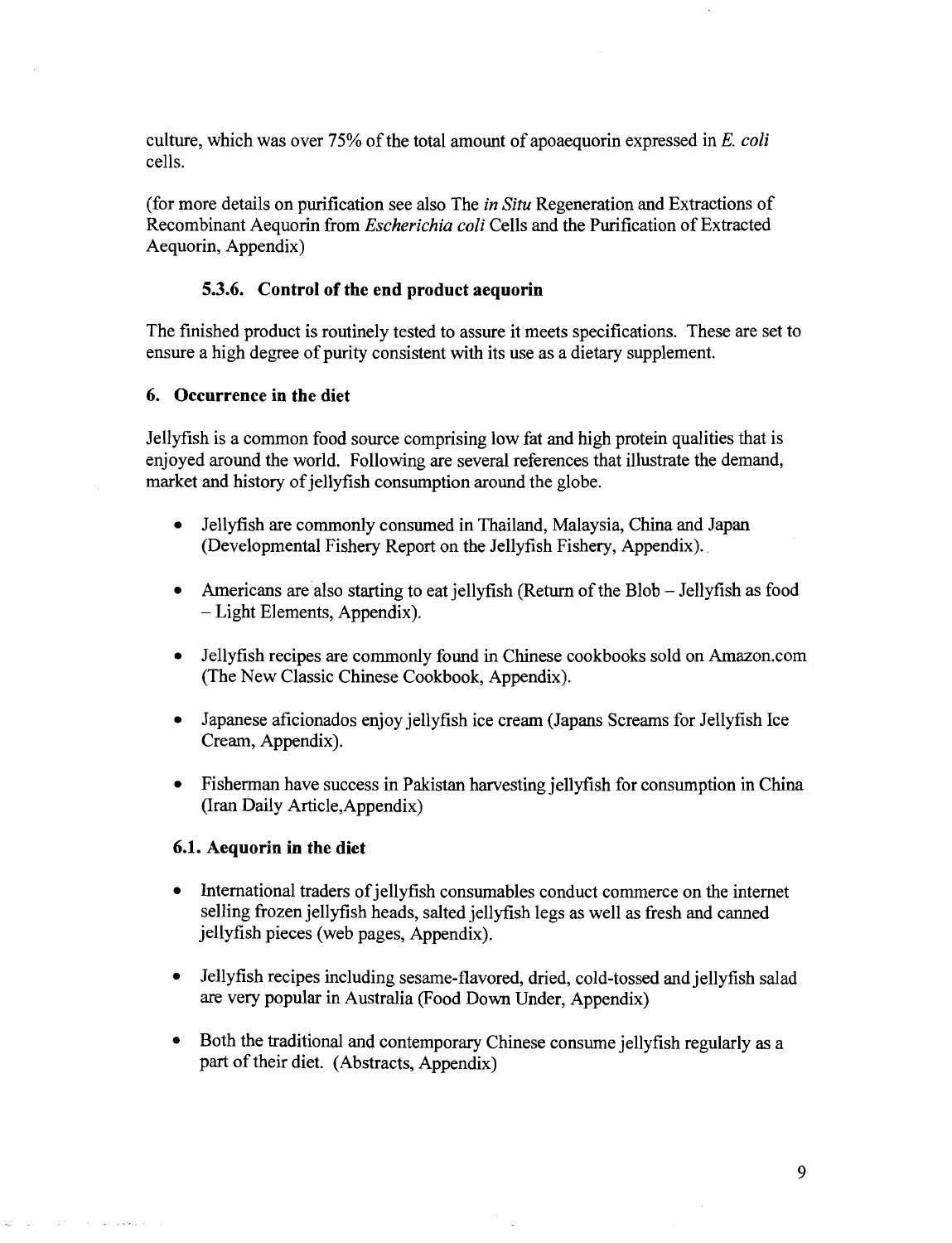## **6.2. Level of consumption**

The level of aequorin consumption in a typical dietary supplement serving (one capsule for example at 10-20mg) would be the equivalent of 400-800 lbs of raw jellyfish consumed.

## **7. Safety determination of aequorin**

Acute oral toxicity study of aequorin with 14-day post-treatment observation period in rats (Limit test)

General information:

Single oral dose of 5,000 mgkg body weight of aequorin was applied to groups of 5 male and 5 female rats by gavage. A group of 5 male and **5** female animals were also treated with the vehicle as a control. Animals were weighed, observed for lethality and toxic symptoms for 14 days. Gross pathological examination was carried out on the 15th day.

Lethality, Clinical symptoms and Body weight:

No lethality, adverse clinical symptoms, body weight loss were noted at single oral limit dose  $5,000$  mg/kg bw.

### Gross pathology

All animals survived until the scheduled autopsy on Day 15. All organs of all male and female rats proved to be free of treatment related gross pathological changes.

Evaluation:

Single oral LD50 is higher than  $5000$  mg/kg bw. No adverse reaction was observed after the single oral treatment at 5000 mgkg bw dose level in male and female Wistar rats.

## **8. Safety studies from literature**

Aequorin has a very extensive track record of being introduced into many different cell types that were at the time being investigated with regard to how calcium was behaving within that cell type or culture. Aequorin has been tried and therefor

## **8.1.1. Studies with animals**

Acute oral toxicity study of aequorin with 14-day post-treatment observation period in rats (Limit test)

## General information:

Single oral dose of 5,000 mgkg body weight of aequorin was applied to groups of 5 male and 5 female rats by gavage. **A** group of **5** male and 5 female animals were also treated with the vehicle as a control. Animals were weighed, observed for lethality and toxic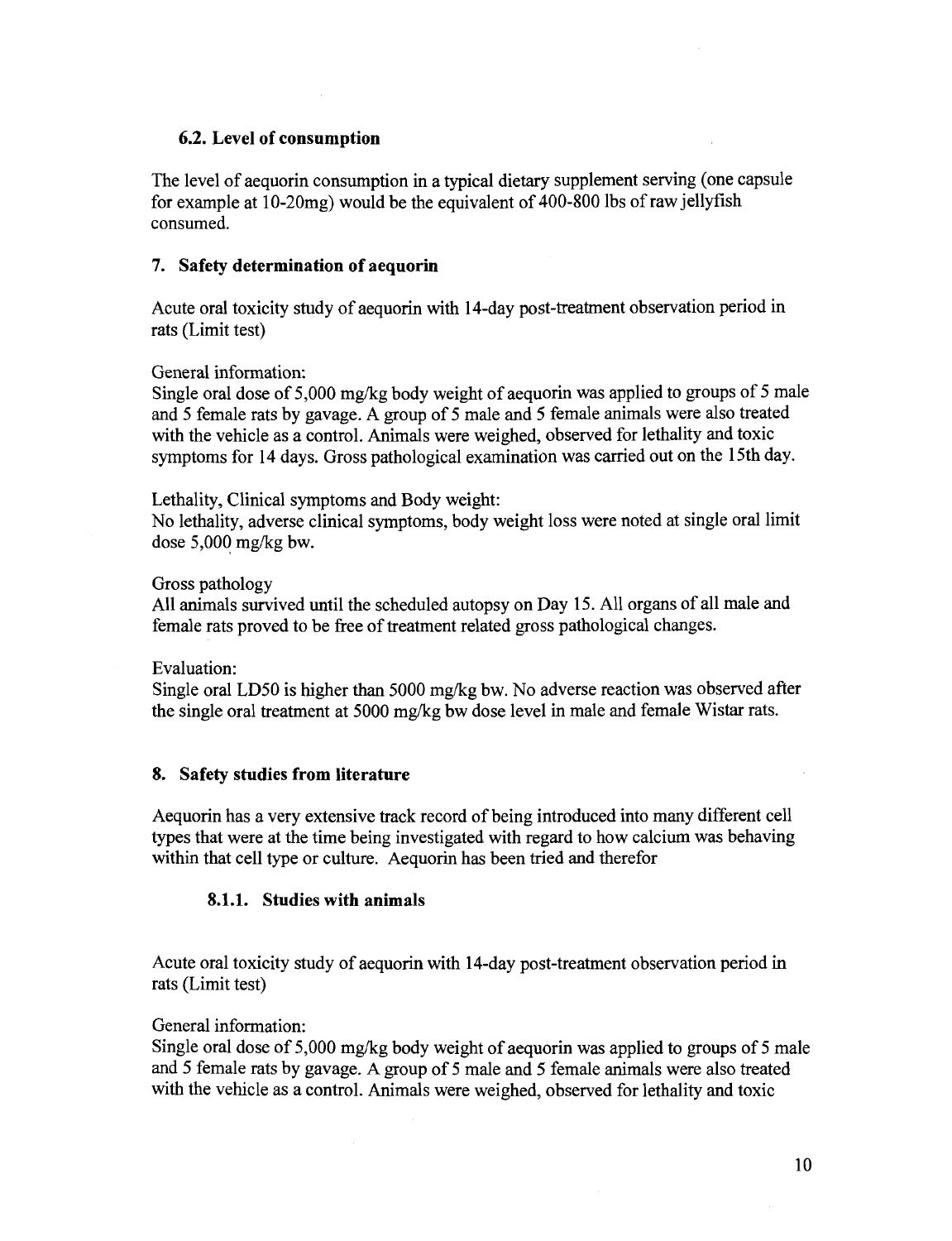symptoms for 14 days. Gross pathological examination was carried out on the 15th day.

Lethality, Clinical symptoms and Body weight: No lethality, adverse clinical symptoms, body weight loss were noted at single oral limit dose 5,000 mg/kg bw.

Gross pathology

All animals survived until the scheduled autopsy on Day 15. All organs of all male and female rats proved to be free of treatment related gross pathological changes.

Evaluation:

Single oral LD50 is higher than 5000 mg/kg bw. No adverse reaction was observed after the single oral treatment at 5000 mg/kg bw dose level in male and female Wistar rats.

(See Appendix for full details of study)

## **8.1.2. Studies by others with products containing aequorin.**

## **What Safety Testing Has Been Done?**

All BioToy ingredients have been tested for skin, eye and oral (eaten) toxicity, as well as specialized testing of the NanoFuel chemical to make sure it cannot damage DNA, and thus be a potentially cancer causing chemical. Our testing has been done by our own scientists as well as two independent testing laboratories. We summarize the results here, but upon request we can supply complete copies of the test reports:

## **1. ACTS Testing Laboratories, Buffalo, New York. (independent laboratory)**

NanoLight, NanoFlash, and NanoFuel have all been tested for acute oral toxicity, skin irritation, and eye irritation potential. The compounds were not considered to be toxic, and were not considered to be primary skin irritants or eye irritants as defined in the Federal Hazardous Substances Act Regulations, Title 16, Code of Federal Regulations, Section 1500.3.

## **2. Innova Biomed Irvington, New York. (BioToy scientists)**

NanoFuel was tested for subactute oral toxicity in rats over a fourteen day treatment period. There was no significant toxicity noted. NanoFuel was tested for subacute toxicity in mice by injection over a fourteen day treatment period. There was no significant toxicity noted. NanoFuel was tested for eye irritation and skin irritation in rabbits. No significant skin or eye irritation was noted in any of the animals tested.

## **3. Quintiles (independent laboratory)**

 $\mathcal{A}^{\mathcal{A}}$ 

NanoFuel was subjected to Ames testing. This is a series of tests designed to determine whether or not a chemical substance can cause a mutation in various bacterial strains. If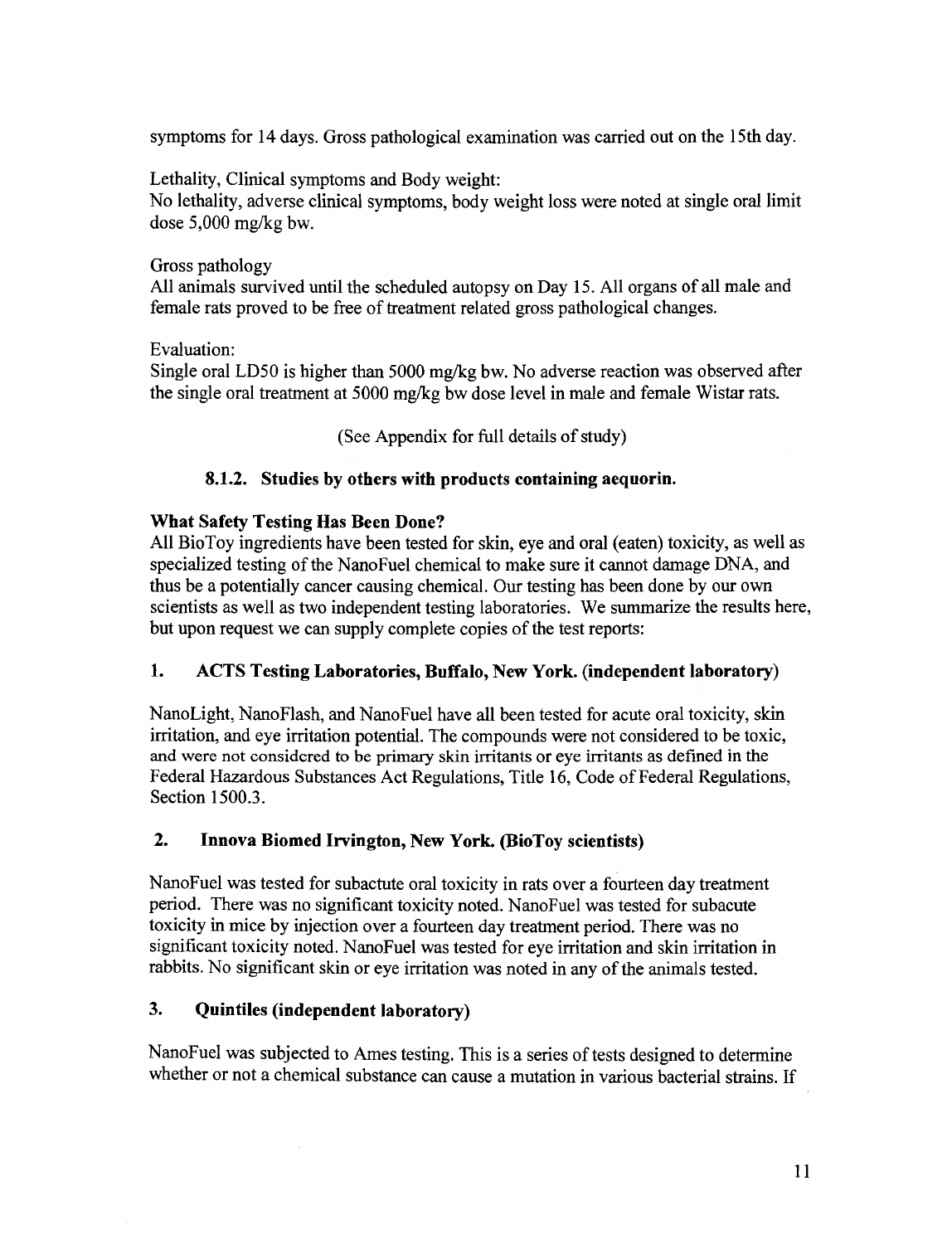the chemical tested can mutate a bacterium, it can be considered a potential human carcinogen. BioToy NanoFuel was negative for mutagenicity in the Ames test.

#### **8.1.3. Introduction of aequorin in cellular structures**

**Aside** from **the** fluorescent antibody **techniques having few**  practical applications for intracellular imaging in living cells,<sup>1</sup> the most significant **advances came** from **the development** of' small organic **fluorescent molecules by Roger.** Tsien's **labo**ratory that were responsive to ionic signals, such as  $Ca^{2+}$ ,  $H^+$ , and membrane potential  $(\Delta \Psi_m)$ , and could be introduced into live cells, generally without significant toxicity.<sup>2</sup> Many of

#### **8.1.4. Studies on embryos**

Aequorin has also been shown not to interfere with the normal development of living embryos (Miller *et al.,* 1994). Aequorin has a number of advantages over other Ca2+ indicators, for example, low leakage rate from cells, lack of intracellular compartmentalization or sequestration and it does not disrupt cell functions or embryo development. (Nanolight MSDS, in Appendix)

**Figure 19.65** Images of Ca2' waves in gastrulating zebrafish embryos detected by microinjected f-aequorin (recombinant aequorin reconstituted with the coelenterazine f luminophore (C6779)). The images are pseudocolored to represent Ca<sup>2</sup>-dependent luminescent flux in (photons/pixel/second  $\times$ 10<sup>-2</sup>) according to the color scales shown at the left of each of the three time-lapse image sequences (a,b,c). Time in seconds is indicated in the lower left-hand corner of each frame. The sequences depict three different spatial wave types that are represented schematically at the end of each sequence. **PM** indicates the dorsal midline pacemaker; its position in the luminescence images is marked by a red asterisk. The image was contributed by Edwin Gilland, Marine Biological Laboratory, Woods Hole. MA, and reproduced with permission from Proc Natl Acad Sci U S A 96, 157 (1999).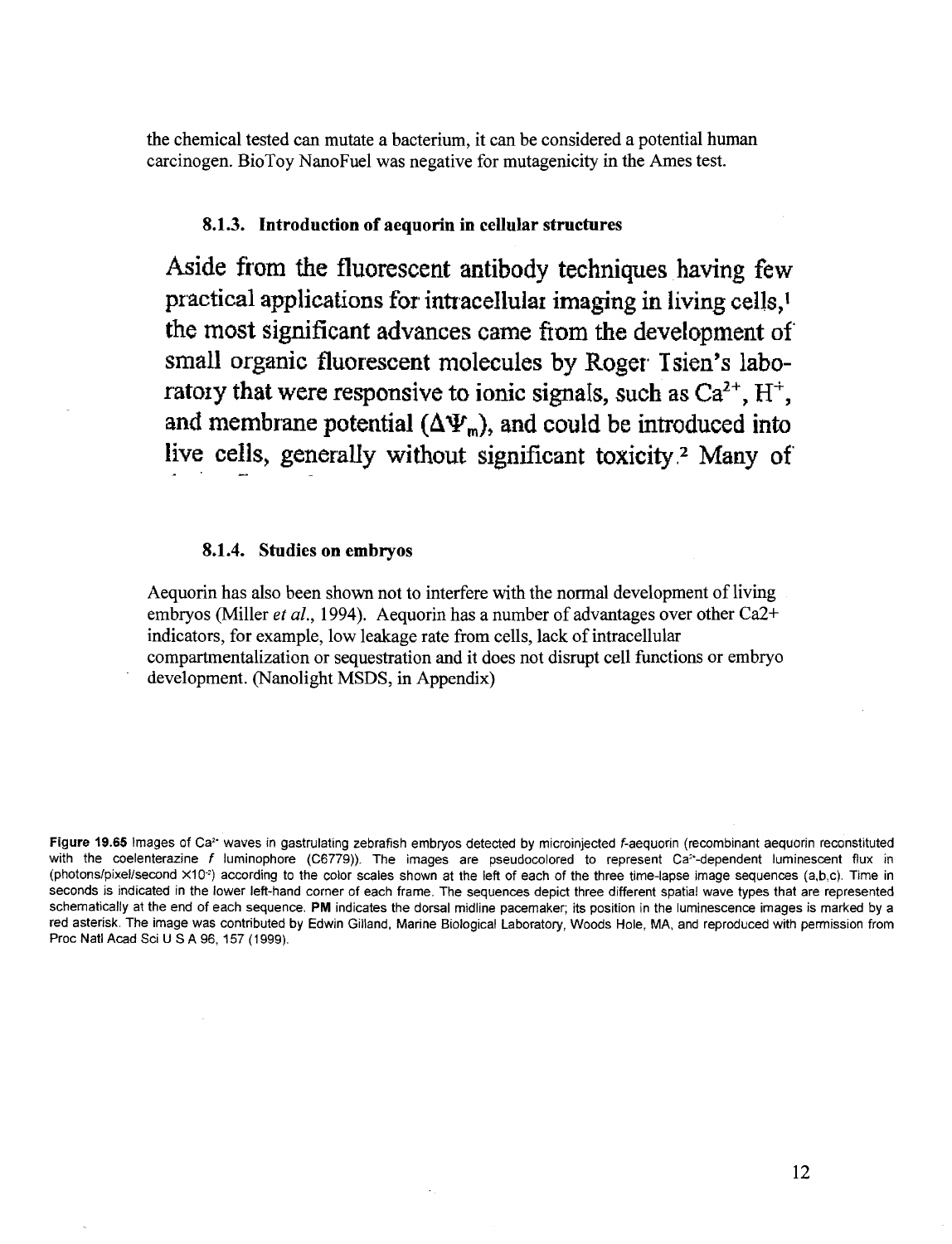

**9. Discussion and Conclusions** 

**V. Signature of Designated Person** 

D  $8/8/67$ 

Mark Y. Underwood President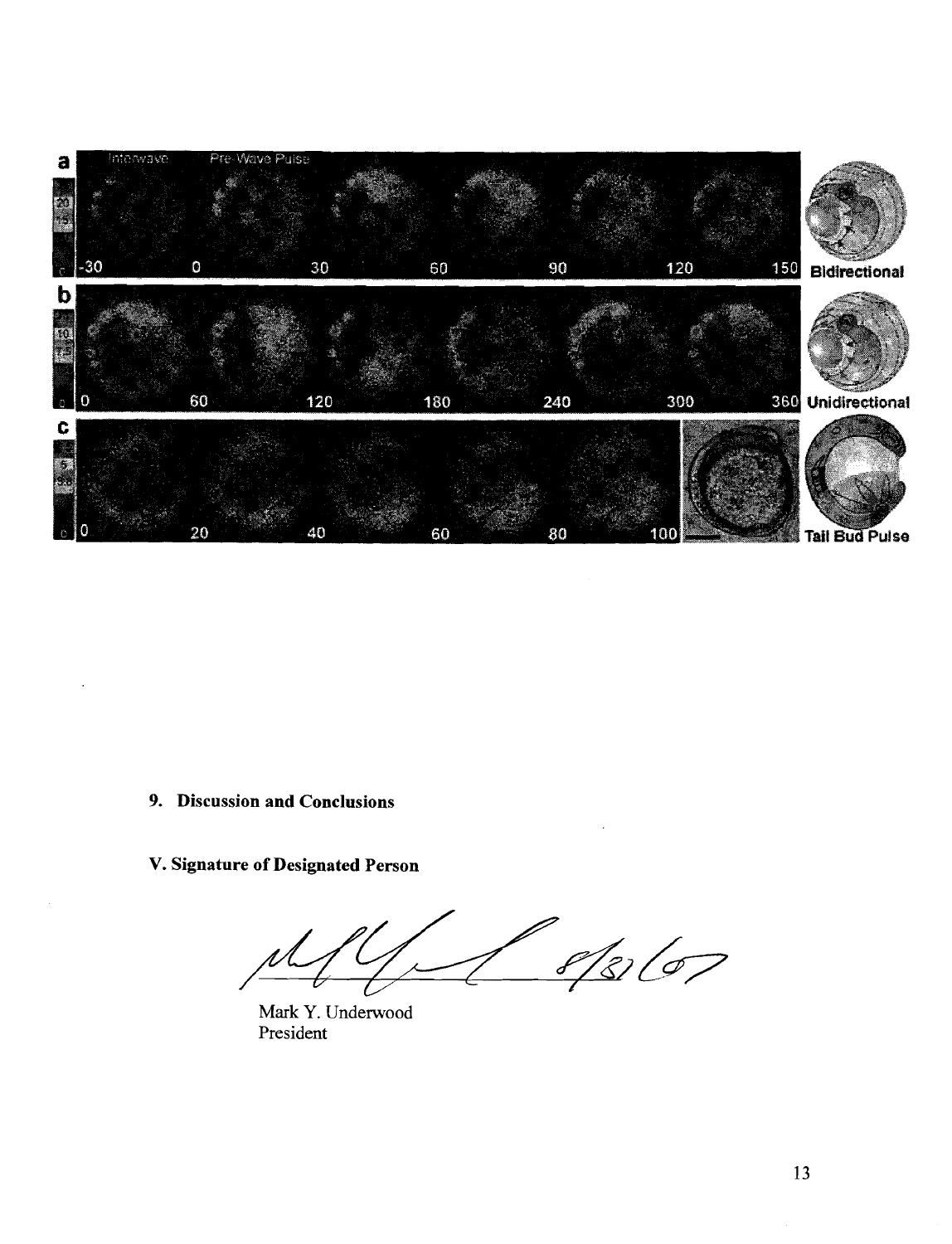#### **10. References**

MILLER, A.L., KARPLUS, E. and JAFFE, L.F. (1994). Imaging [Ca2+]i with aequorin using a photon imaging detector, In *Methods in Cell Biology* (R. Nuccitelli, Ed.) Vol. 40, pp. 305-338. Academic Press, San Diego, CA.

RIDGWAY, E.B. and ASHLEY, C.C. (1 967). Calcium transients in single muscle fibers. *Biochem. Biophys. Res. Commun.* 29: 229-234.

SHIMOMURA, 0.and INOUYE, S. (1996). Titration of recombinant aequorin with calcium chloride. *Biochem. Biophys. Res. Communs.* 221:77-8 1.

SHIMOMURA, O., JOHNSON, F.H. and SAIGA, Y. (1962). Extraction, purification and properties of aequorin, a bioluminescent protein from the luminous hydromedusan, *Aequorea. J Cell. Comp. Physiol.* 59: 223-239.

SHIMOMURA, 0.and JOHNSON, F.H. (1978). Peroxidized coelenterazine, the active group in the photoprotein aequorin. *Proc. Natl. Acad. Sci. USA* 75:2611-2615.

SHIMOMURA, O. and JOHNSON, F.H. (1973). Chemical nature of light emitter in bioluminescence of aequorin. *Tetra. Lett.* 31: 2963-2966.

SHIMOMURA, O. and JOHNSON, F.H. (1975). Regeneration of the photoprotein aequorin. *Nature* 256: 236-238.